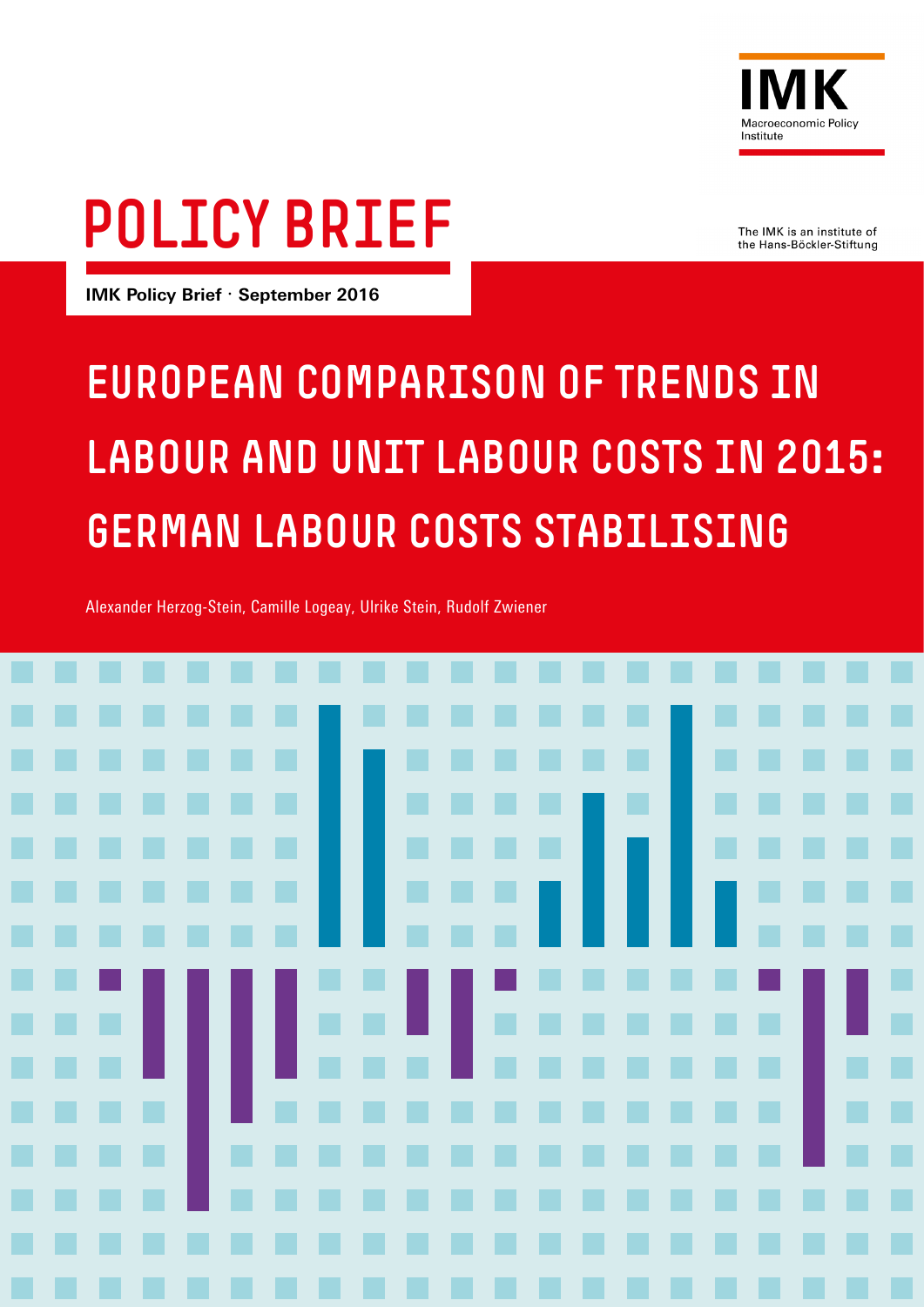

The IMK is an institute of the Hans-Böckler-Stiftung

# **POLICY BRIEF**

**IMK Policy Brief ∙ September 2016**

### **EUROPEAN COMPARISON OF TRENDS IN LABOUR AND UNIT LABOUR COSTS IN 2015: GERMAN LABOUR COSTS STABILISING[1](#page-1-0)**

Alexander Herzog-Stein, Camille Logeay<sup>[2](#page-1-1)</sup>, Ulrike Stein, Rudolf Zwiener

#### **ABSTRACT**

Based on Eurostat data the Macroeconomic Policy Institute (IMK) regularly analyses the development of labour costs and unit labour costs in Europe. This report presents labour cost trends in the private sector, disaggregated for private as well as public services, and in manufacturing industry, for a selection of European countries, the Euro Area and the European Union. A special focus is put on the effects of the statutory minimum wage of € 8.50 per hour, introduced at the beginning of 2015 in Germany, on the increase in labour costs. Subsequently, the report examines the development of unit labor costs in Europe and its impact on price competitiveness.

In 2015 hourly labour cost in the German private sector averaged 32.7 Euros. The German economy is in eighth position in the ranking of EU countries, as in the previous year. With an annual rate of change of 2.7 %, the rise in labour costs in the German private sector was above the European average. In most of the so-called European crisis countries hourly labour costs decreased or stagnated again. Hourly labour costs in German manufacturing and in private services rose at the same rate (2.7 %). Consequently, the percentage difference in labour costs between the two sectors still exceeds 21 %. This is the largest intersectoral wage gap of all the EU countries.

The adjustment process in the European crisis countries continued in 2015. Such that the average rate of change in unit hourly labour cost in the Eurozone of 1.0 % was significantly below the ECB's inflation target of slightly below 2 % per annum. Therefore, the development of unit labour costs in the Euro Area as a whole does not comply with the ECB's inflation target. In Germany unit labour costs rose by 2.0 %. Overall, since the start of the currency union the rate of growth of unit labour costs in Germany has been substantially below the ECB's inflation target. Therefore, wages in Germany should grow at a substantially above average rate for several years to support the adjustment process in the European crisis countries.

<span id="page-1-0"></span><sup>&</sup>lt;sup>1</sup> See also the in-depth analysis in Herzog-Stein, A. et al. (2016). —————————

<span id="page-1-1"></span><sup>&</sup>lt;sup>2</sup> HTW Berlin University of Applied Sciences; Senior Research Fellow IMK.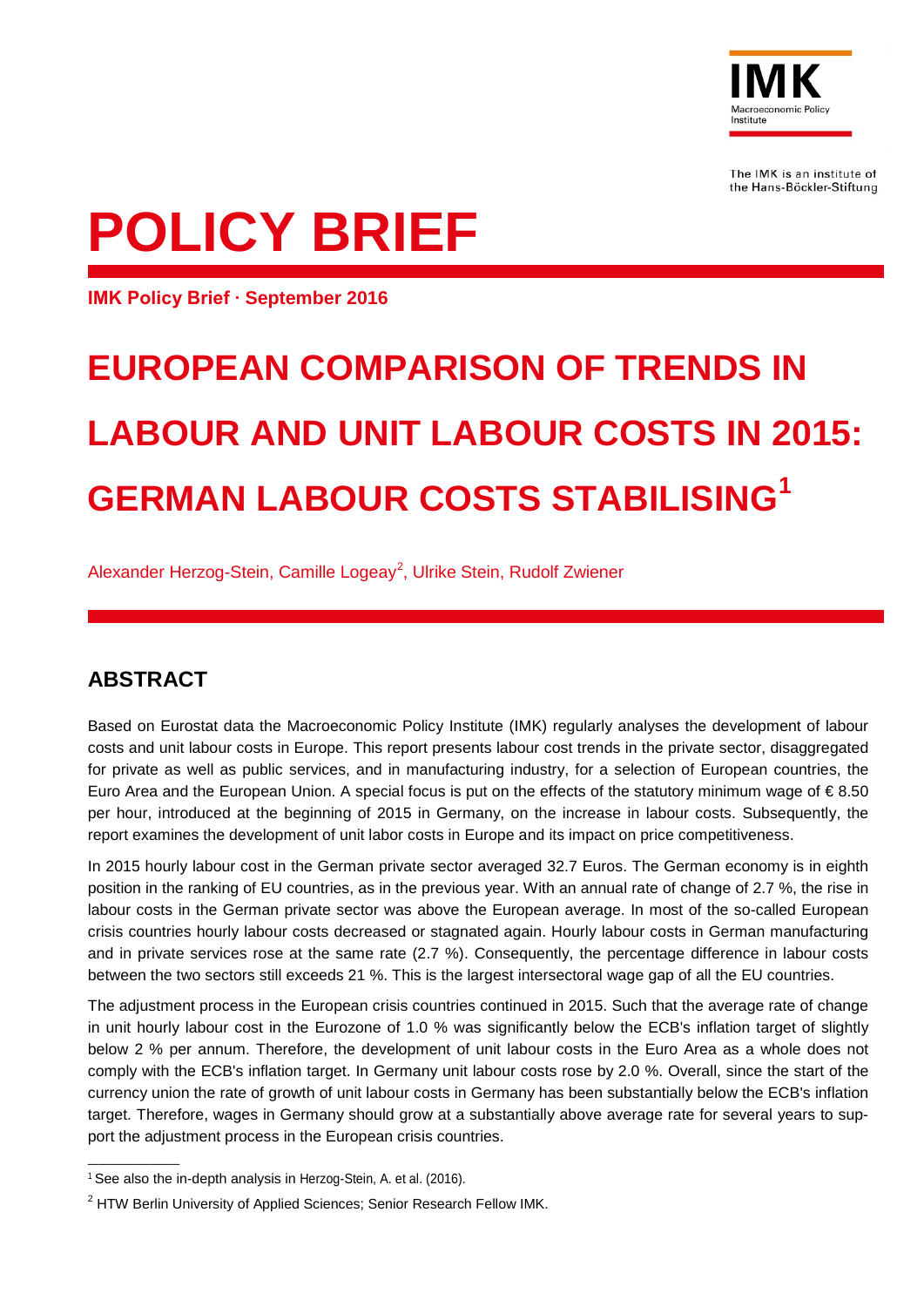### **European comparison of trends in labour and unit labour costs in 2015: German labour costs stabilising**

#### **Development of labour costs in the EU**

For more than ten years, the Macroeconomic Policy Institute (IMK) has carried out regular comparisons of German hourly labour costs with those in other European countries (starting with Düthmann et al. 2006, and most recently Herzog-Stein et al. 2016). The calculations of hourly labour costs are based on the publicly available data in the Eurostat Online Database.

As in previous years, private sector wage and labour costs in Germany were close to the average for Western Europe – at the end of 2015, Germany remained in eighth position among the EU countries. The 2.7 percent nominal increase in German labour costs in 2015 was above both the EU average of 2.2 percent and the very low eurozone average of 1.6 percent. Although it is not possible to identify a clear-cut impact of the statutory minimum wage on labour cost trends for the economy as a whole, positive wage effects can be seen in certain service industries. Despite the slightly higher than average rise, Germany has yet to make up the ground that it has lost over many years in terms of wage, labour cost and unit labour cost increases. This was a contributing factor to Germany once again posting a record current account surplus equivalent to 8.5 percent of GDP.

Throughout the 2000s, private sector labour costs in Germany rose at a rate well below the EU average. Since 2011, however, the trend for Germany seems to have gradually started to return to normal. This labour cost trend reflects the stronger wages growth that has recently played a key role in helping to overcome the prolonged weakness in private demand. The fact that the German economy is achieving good growth rates in a difficult international environment is primarily down to this normalisation. In these times of weak growth in emerging economies, Brexit and ongoing repercussions from the eurozone crisis, Germany would have struggled to stay afloat with its former one-sidedly export-led growth model.

Viewed from a longer-term perspective, however, there is still room for improvement. Between 2000 and 2015, private sector labour costs rose by an average of 2.8 percent a year across the EU as a whole and by 2.5 percent in the eurozone. Over the same period, they grew by an average of just 2.0 percent a year in Germany, the third-lowest figure in the EU after Greece (0.5 percent) and Portugal (1.8 percent), two countries where labour costs

1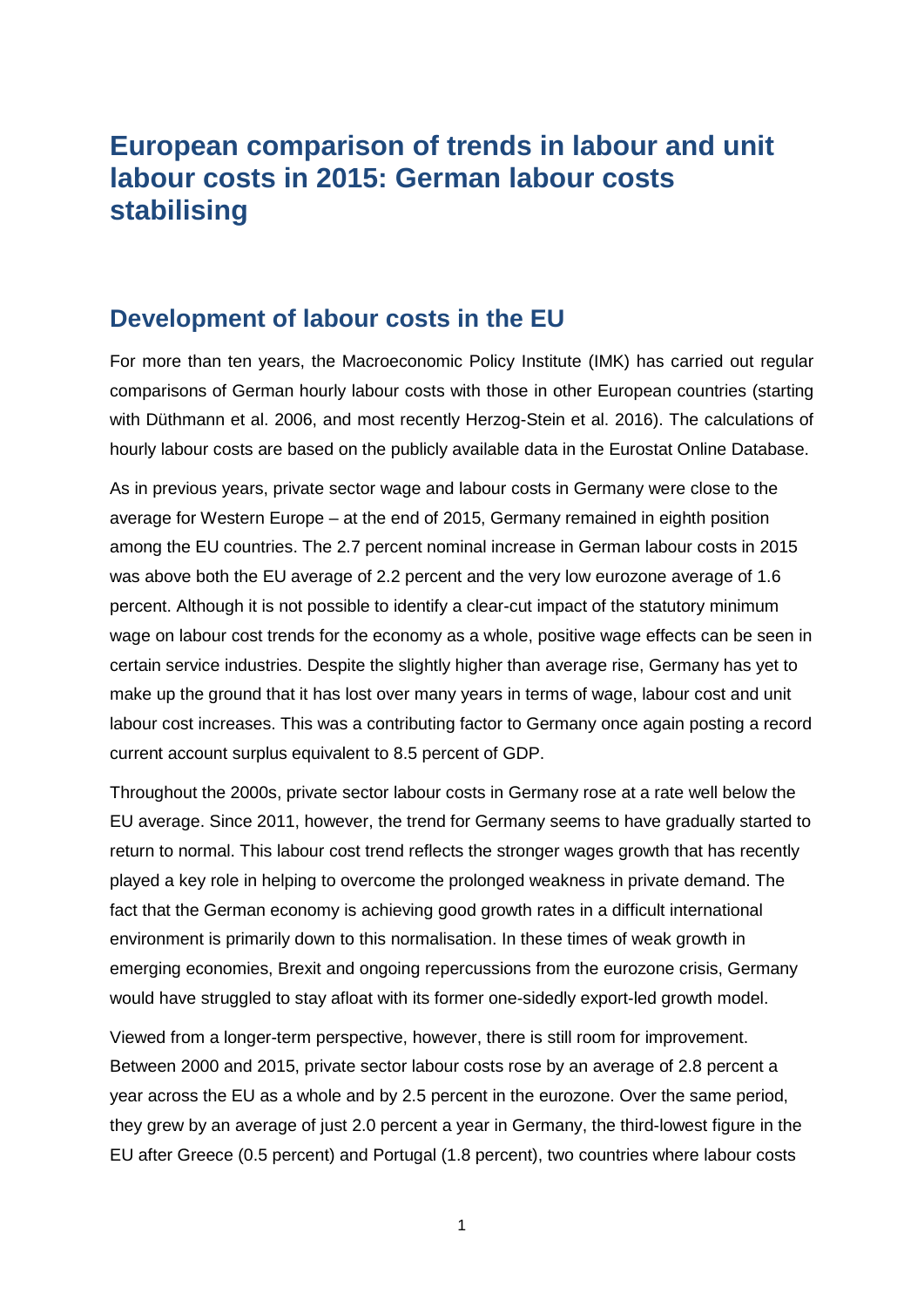have either stagnated or even fallen at some points in recent years as a result of the economic crisis.

It is currently unclear whether this labour cost realignment will continue this year. It is true that the Federal Statistical Office reported a rise of 3.3 percent for the first quarter of 2016. However, the quarterly figures are affected by key dates on which e.g. collective agreements or legislative changes come into force and past experience has shown them to be prone to major fluctuations within any given year. Closer scrutiny of the quarterly trends for the past 15 years reveals that in every year where labour costs rose by at least three percent during the first quarter, the final average for the year as a whole ended up below this figure. A similar outcome can be expected this year.

#### **Unit labour cost development in Germany: 12 percent below the eurozone average (excluding Germany)**

Rather than using labour costs alone, price competitiveness should be assessed on the basis of unit labour costs, i.e. the ratio of labour costs to labour productivity. However, competitiveness will always be a relative concept – ultimately, what matters is how the price competitiveness of one country's economy changes in relation to that of other countries over a given period. Accordingly, this section compares the unit labour cost trend for Germany against several other European countries with which Germany has close trade links.

It is also important to choose the right baseline for analysing changes in price competitiveness. This requires the use of an additional indicator. A country's current account balance or net exports can provide a means of establishing when its international competitiveness position was more or less neutral. 2001 serves as a good starting point for Germany, since in this year it had positive net exports and only a very small negative current account balance of -6.8 billion euros. Since this time, Germany has recorded current account surpluses that have grown almost every year, with the most recent figure reaching 265.2 billion euros when the figure for the entire eurozone was just 377.3 billion.

The Centre for European Policy Studies stresses the huge importance of choosing the right baseline year (Gros 2015, p.19). It argues that 2003 is the year with the least divergence between countries. However, this only holds true if you choose not to treat Ireland as an outlier and also ignore the fact that the eurozone countries' current account surpluses and deficits were at their lowest in 2001, not 2003. Otherwise, according to their own calculations, the best baseline point would be the beginning of 2002 rather than 2003 (Gros 2015, Figure 1). In any case, 2001 remains the most suitable year in terms of providing a neutral baseline for Germany's competitiveness.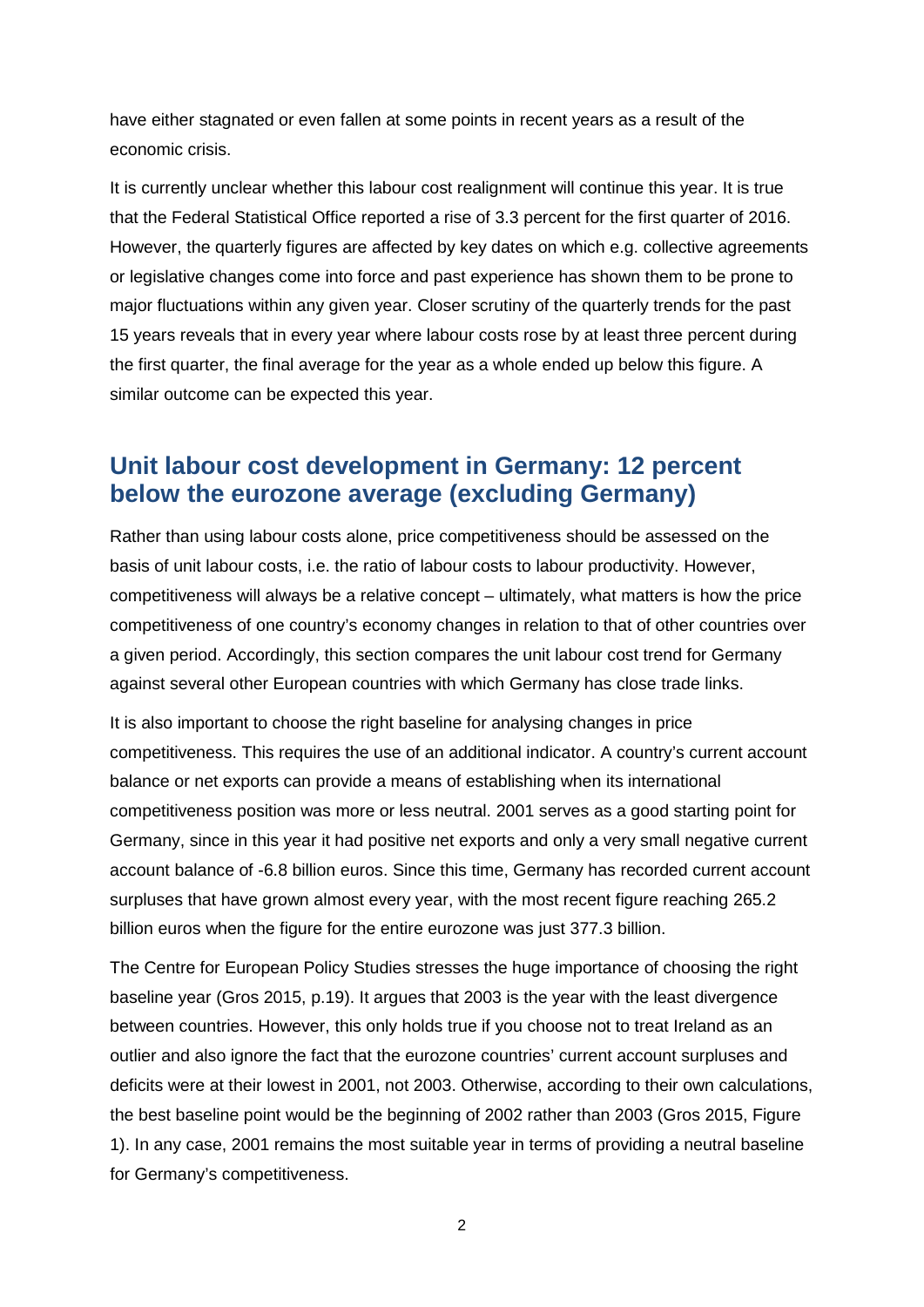Unit labour costs also experienced only modest increases in Germany over the period between 2000 and the first quarter of 2016. Despite once again showing somewhat stronger growth in the last few years, German unit labour costs have risen by significantly less since the start of monetary union than all the other eurozone countries in the study except for Ireland. This slow rate of growth is incompatible with the ECB's inflation target. The latest figure for cumulative growth in German unit labour costs was still fully 12 percent below the average for the eurozone, excluding Germany. This extremely weak growth in German unit labour costs over the course of several years has contributed to the pronounced economic imbalances within the eurozone.

A long-term, "stability-oriented" growth rate, on the other hand, would be in the region of two percent a year, more or less in line with the ECB's target inflation rate. Germany actually achieved this rate in 2015 at a time when the overall rate for the eurozone was extremely low, at just 1.2 percent. However, the longer-term average since 2000 shows an annual increase in German unit labour costs of just one percent. This indicates that Germany still has room for improvement, with much catching up to do in terms of strengthening domestic demand. Germany's exports have more than doubled in real terms since the beginning of 2000, whereas domestic demand grew by just 11 percent or so in real terms over the same period.

#### **Labour costs in Germany in 2015: 32.70 euros an hour**

In addition to gross wages, labour costs also include employers' social security contributions, spending on employee training and development and taxes regarded as labour costs. In 2015, an hour's work cost German employers in the private sector (industry and private services) an average of 32.70 euros (see also Table 1 in the appendix). Seven countries have higher labour costs than Germany: in Denmark, Belgium, Sweden, Luxembourg, France, Finland and the Netherlands, the cost of an hour's work ranges from 43 to 33.30 euros. Labour costs in Austria are virtually the same as in Germany (32.60 euros), while the eurozone average is 29.50 euros. Countries where the rate is fractionally below this average include the UK, where the figure for 2015 stood at 29.10 euros, Ireland (28.70) and Italy (27.30). In the other southern European countries, average labour costs ranged from 21.10 euros in Spain to 12.50 euros in Malta. Greece and Portugal, two of the "older" EU members, now have lower labour costs than EU newcomers Slovenia where the average is 15.80 euros an hour. In Estonia, Slovakia, the Czech Republic, Croatia, Poland, Hungary and Latvia, the hourly rates range from 10.80 to 7.50 euros. However, labour costs in these countries enjoyed above-average growth rates of up to 7.4 percent last year, whereas the rate barely went up at all in most of the (former) crisis countries, as well as Belgium and the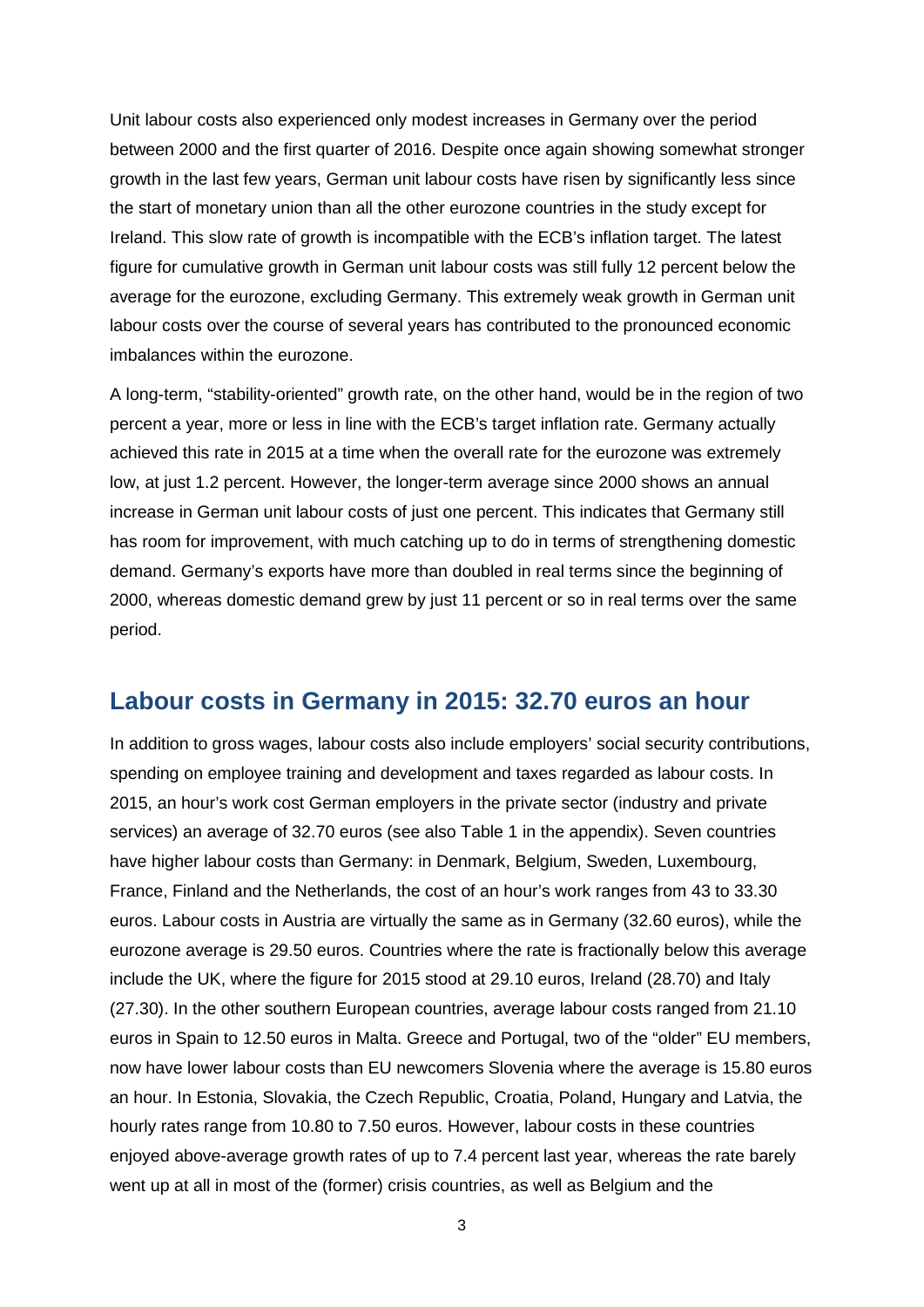Netherlands. Romania and Bulgaria come bottom of the table, with labour costs of 5 and 4.10 euros an hour respectively.

#### **The gap between manufacturing and services has not grown since the introduction of the minimum wage**

In 2015, the cost of labour in German manufacturing industry stood at 38 euros an hour. As in 2014, Germany had the fourth highest rate among the EU countries, forming part of a wider group of industrialised nations that sit well above the eurozone average of 32 euros. This group includes Belgium, where the hourly cost of labour in manufacturing industry is 43.30 euros, Denmark (42.40 euros), Sweden (41.10 euros), France (37 euros), Finland (36.80 euros), the Netherlands (34.80 euros) and Austria (35.20 euros). These figures overlook the fact that German manufacturing industry benefits more than any other EU country from cheaper upstream input from the services sector (see next section). Labour costs for manufacturing in Germany rose by 2.7 percent in 2015, compared to an EU average of 2.0 percent and a eurozone average of 1.8 percent.

In 2014, the cost of labour in Germany's private services sector stood at 29.90 euros, once again putting it in ninth place behind the Nordic EU member states, the Benelux countries, France and Austria. Denmark had the highest rate of 43.60 euros, while the averages for the eurozone and the EU as a whole were 28.50 euros and 25.60 euros respectively. Labour costs in Germany's services sector rose by 2.7 percent in 2015, which was above the EU average of 2.2 percent and the eurozone average of 1.5 percent.

The fact that – in contrast to most of the previous years – the increase in Germany's services sector was not lower than the increase in manufacturing industry can be put down to the introduction of the statutory minimum wage. Although it is not possible to identify a clear-cut impact of the minimum wage for the economy as a whole, distinct wage effects can be detected in various service industries where large numbers of people were working for less than 8.50 euros an hour prior to its introduction. It can therefore be concluded that the minimum wage had a positive influence on labour cost trends in the private sector and in particular the services sector in 2015.

#### **Upstream input is cheaper for German manufacturing industry**

Notwithstanding the above, the gap between labour costs in manufacturing industry and the services sector remains wider than in any other EU country – at the end of 2015, it stood at more than 21 percent. Industrial enterprises that acquire upstream input from the German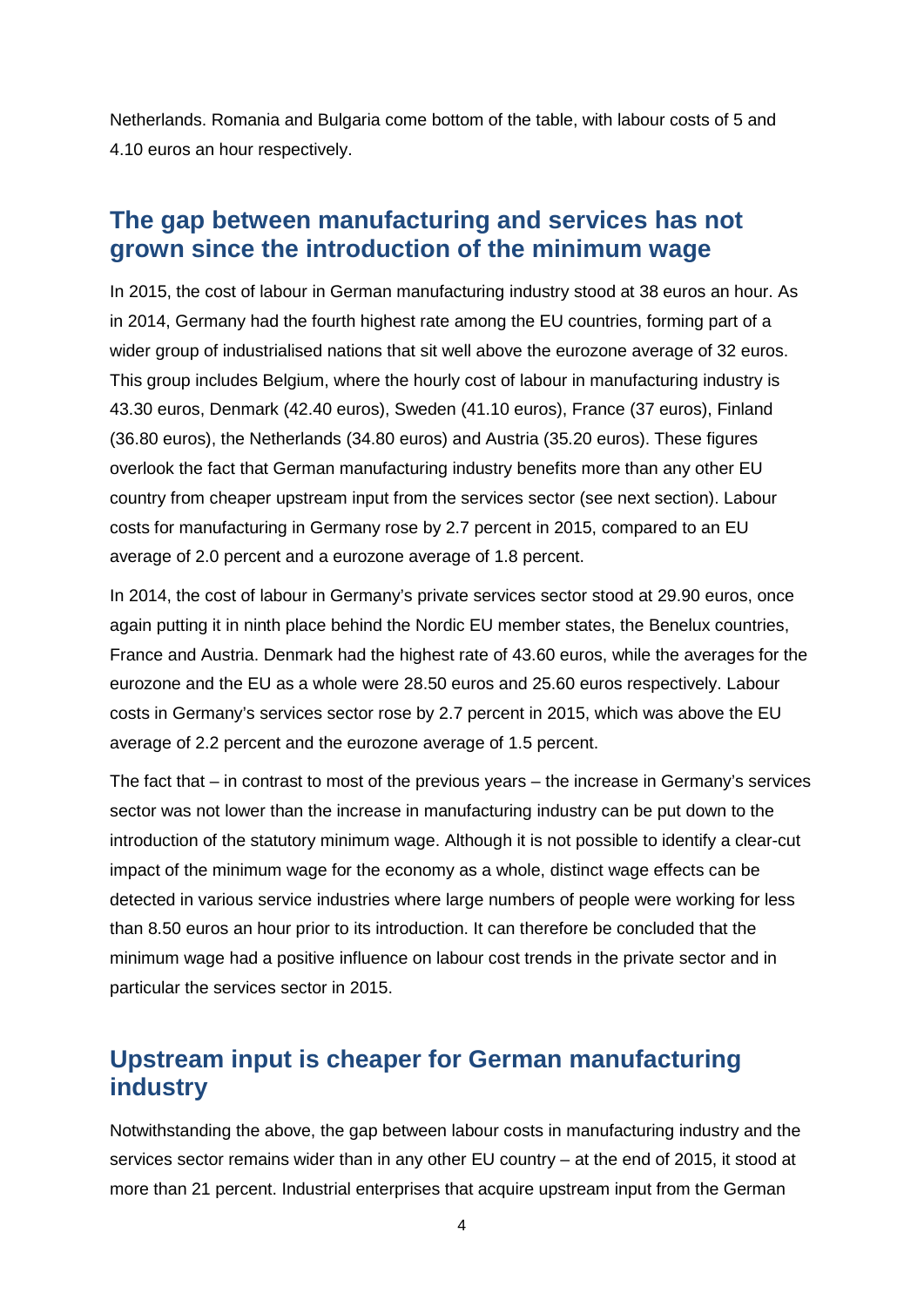services sector benefit from its relatively low labour costs – manufacturing industry achieves an eight to ten percent labour cost saving in this way, equivalent to approximately 3 euros an hour (Ludwig 2013). While in Germany the services sector reduces the costs for manufacturing industry, the reverse is true in the countries of Central and Eastern Europe in particular.

#### **Benefits of a macroeconomically-oriented wage policy and problems with its implementation**

A macroeconomically-oriented wage policy that makes full use of the macroeconomic scope for income redistribution arising from the trend in productivity growth and the ECB's inflation target allows wages to increase in line with economic productivity without damaging the supply side.<sup>[1](#page-6-0)</sup> Moreover, it ensures that employees – and, indirectly, transfer income recipients – also benefit from productivity gains. The increase in productivity thus translates into greater purchasing power which in turn results in stronger demand. As such, it creates a wage policy environment that favours balanced growth. Basing wage increases on productivity growth trends results in a medium-term perspective that prevents them from having a procyclical effect on the economy. Furthermore, using the ECB's target inflation rate as a guide means that wage trends contribute to macroeconomic price stability, since their influence is neither deflationary nor inflationary.

A macroeconomically-oriented wage policy also helps to avert displacement effects with regard to relative competitiveness. It will normally help to prevent situations where prices in one country rise consistently faster or slower than in another country. This would otherwise result in an external imbalance, with wealth accumulating in the country where prices are rising more slowly and debt accumulating in the country where they are rising faster. The eurozone crisis that began in autumn 2009 provided dramatic proof of just how unsustainable such a situation is.

Moreover, in a European context, it is not enough only to use current wage and labour cost trends as a yardstick. Past trends must also be taken into account, for example in order to correct a long-term devaluation and return the real exchange rate to a level consistent with the stability requirements of Europe as a whole.

It has evidently been many years since the price effects of wage trends in Germany – that are an expression of unit labour costs – were on a course compatible with the requirements of a single currency area. Whilst it is true that, since 2011, there have been signs that

<span id="page-6-0"></span> $1$  The following observations are based on Horn (2016) and Herzog-Stein and Horn (2016) and the references cited by them.  $\overline{a}$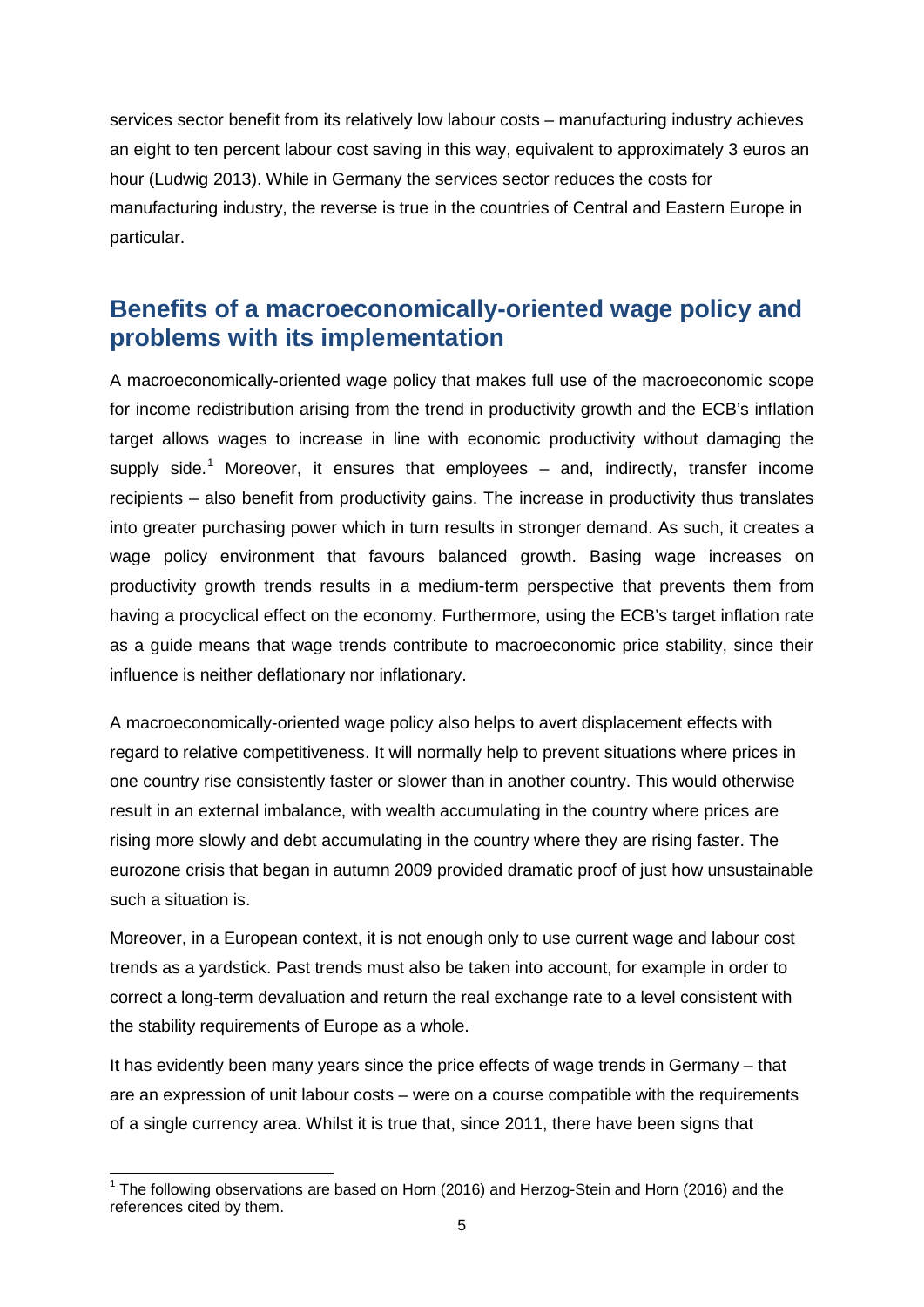Germany has returned to a macroeconomically-oriented wage policy, significantly higher wage increases over a period of several years will be necessary if the external imbalance with regard to the other eurozone economies is to be corrected. However, this conclusion raises a key question: is wage policy capable of addressing all these different macroeconomic challenges?

Collective wage agreements are always a negotiated settlement between the trade unions and employers' organisations. Moreover, the wage trend for the economy as a whole is strongly influenced by the current labour market situation. When unemployment is high, the trade unions' bargaining position is weak. In these situations, fiscal policy measures are required in order to prevent internal and external imbalances.

However, there are still structural tendencies within Germany's industrial relations system that hinder a macroeconomically-oriented wage policy. Not all wages in Germany are determined by collective bargaining – indeed, collective bargaining coverage has been falling for several years. In 2015, 58% of all employees in Germany still worked for companies covered by collective agreements and just 48% were covered by a sectoral agreement (Ellguth and Kohaut 2016, Table 4).

Transferring the macroeconomically-oriented wage policy concept to the European level is an altogether more complex challenge. The different national pay bargaining systems are heterogeneous in nature and the European coordination mechanisms are extremely weak. While Germany at least to some extent possesses the institutional framework for macroeconomic wage formation, the national collective pay bargaining systems in the crisis countries have been dismantled on ideological grounds in favour of company-level wage settlements and individual contracts with employees (Schulten and Müller 2013). Under the current circumstances, it would therefore be extremely difficult to introduce a wage formation system that follows common rules.

#### **References**

- Düthmann, A. / Hohlfeld, P. / Horn, G. / Logeay, C. / Rietzler, K. / Zwiener, R. (2006): Arbeitskosten in Deutschland - Bisher überschätzt. Auswertung der neuen Eurostat-Statistik. IMK Report No. 11.
- Ellguth, P. / Kohaut, S. (2016): Tarifbindung und betriebliche Interessenvertretung: Ergebnisse aus dem IAB-Betriebspanel 2015. In: WSI-Mitteilungen, Vol. 69, No. 4, 283-291.
- Gros, D. (2015): Restoring Competitiveness: What Has Gone Right, What Has Gone Wrong? CESifo Forum, No. 3, pp.18-25.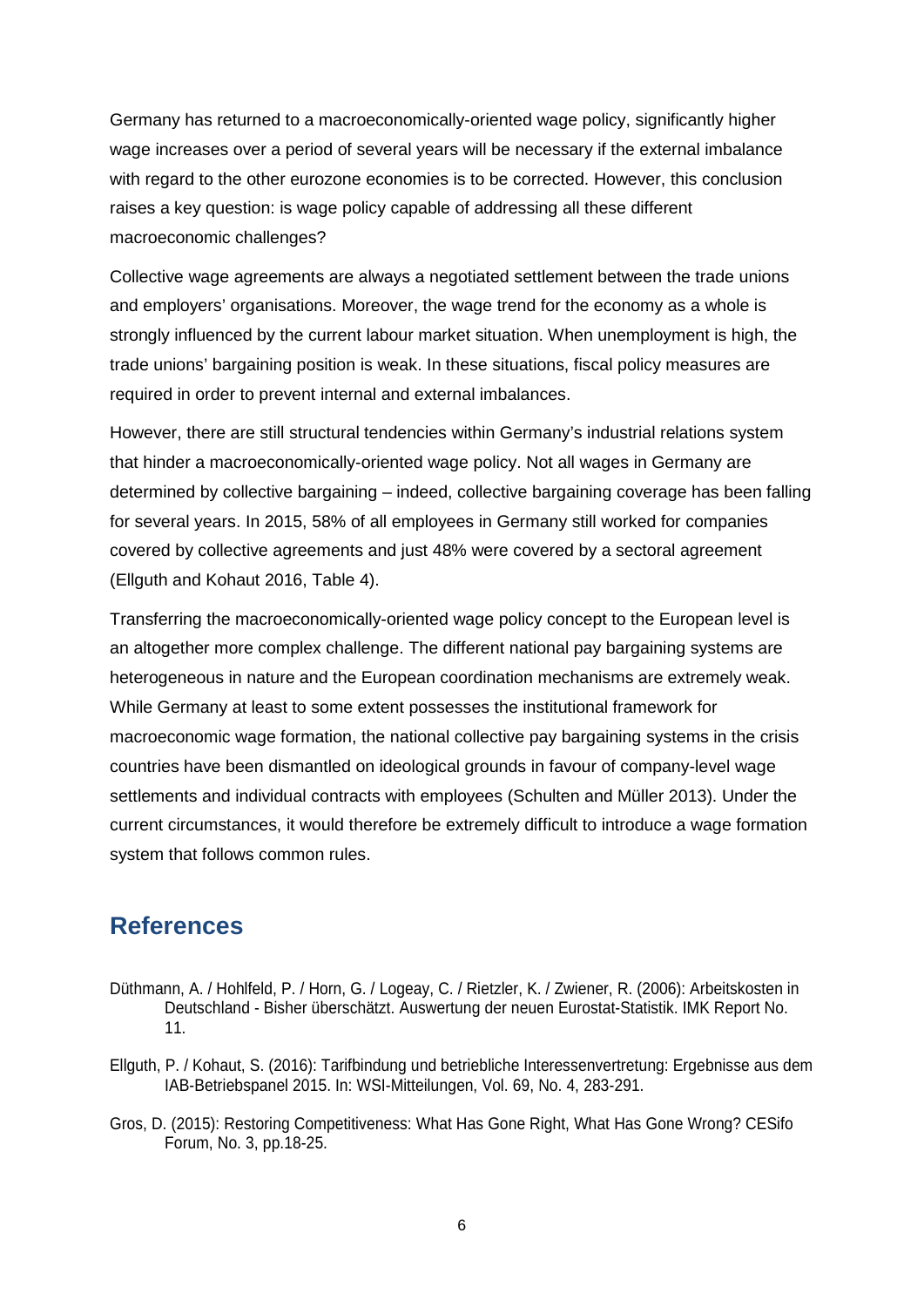Herzog-Stein, A. / Logeay, C. / Stein, U. / Zwiener, R. (2016): Deutsche Arbeitskosten auf Stabilitätskurs. Arbeits- und Lohnstückkostenentwicklung 2015 im europäischen Vergleich. IMK Report No. 116. Download: [http://www.boeckler.de/pdf/p\\_imk\\_report\\_116\\_2016.pdf](http://www.boeckler.de/pdf/p_imk_report_116_2016.pdf)

Herzog-Stein, A. / Horn, G.A. (2016): Herausforderungen und Grenzen der Lohnpolitik (in press).

- Horn, G.A. (2016): Lohnpolitik Die Gewerkschaften sind die falschen Sündenböcke. http://makronom.de/lohnpolitik-die-gewerkschaften-sind-die-falschen-suendenboecke-gustavhorn-15466, accessed on 23.06.2016.
- Ludwig, U. (2013): Arbeitskosteneffekte des Vorleistungsbezugs der deutschen Industrie unter Berücksichtigung der Arbeitszeiten. Eine Untersuchung mit der Input-Output-Methode. Gutachten im Auftrag des Instituts für Makroökonomie und Konjunkturforschung in der Hans-Böckler-Stiftung. IMK Study No. 34.
- Schulten, T. / Müller, T. (2013): Ein neuer europäischer Interventionismus? Die Auswirkungen des neuen Systems der europäischen Economic Governance auf Löhne und Tarifpolitik. In: Wirtschaft und Gesellschaft, 39 (3), 291-322.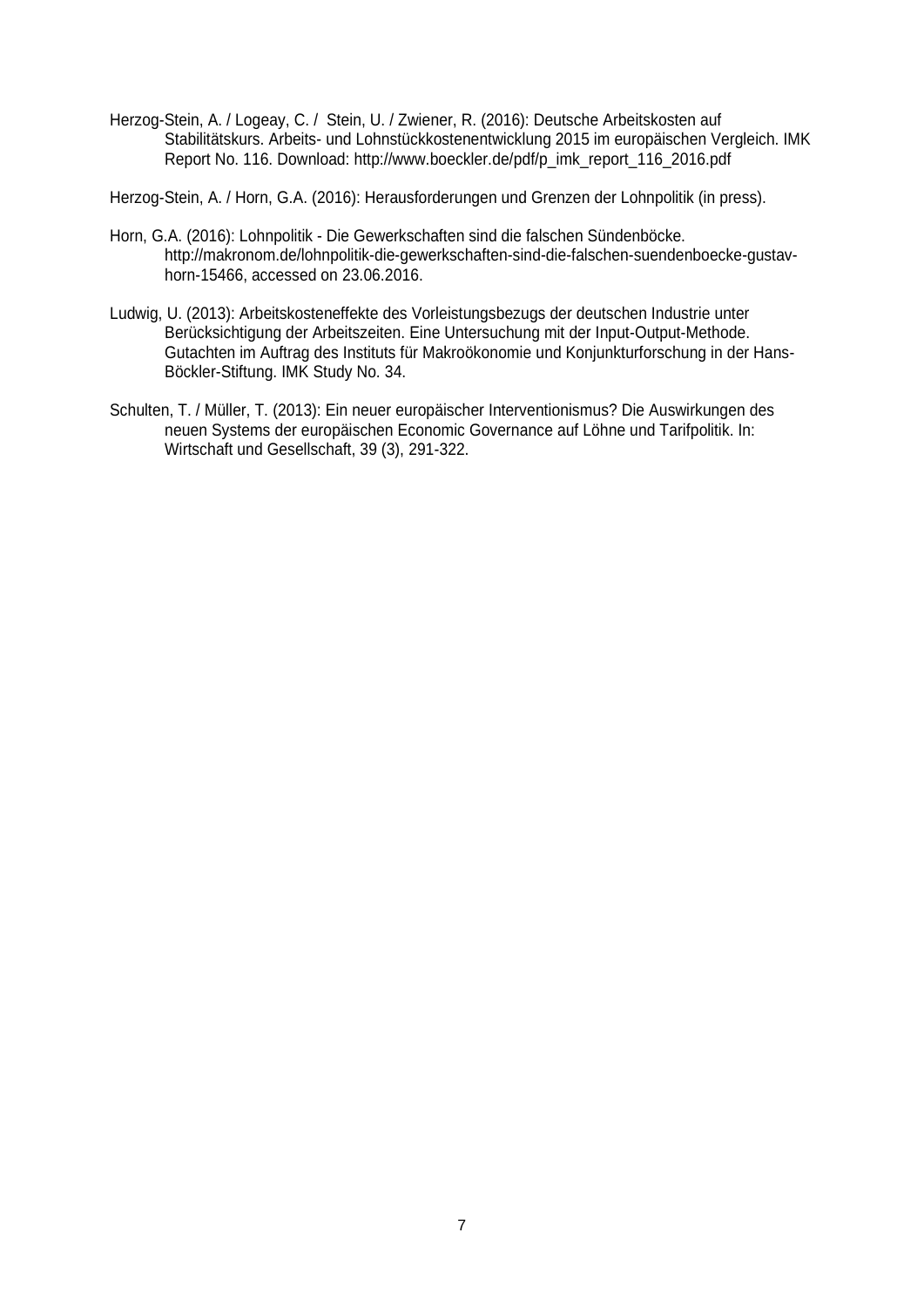### **Appendix**

| Table 1: Labour costs per hour worked in euros by kind of economic activity in 2015 |  |  |
|-------------------------------------------------------------------------------------|--|--|
|-------------------------------------------------------------------------------------|--|--|

|                | Private sector <sup>1</sup> |                |                                                        |            | Private service sector <sup>2</sup> |                |                                    |                | Manufacturing <sup>3</sup> |                |                                    |                          |
|----------------|-----------------------------|----------------|--------------------------------------------------------|------------|-------------------------------------|----------------|------------------------------------|----------------|----------------------------|----------------|------------------------------------|--------------------------|
|                | LC/<br>hour                 |                | %<br>position in Euro <sup>4</sup> in LCU <sup>4</sup> | %          | LC/<br>hour                         |                | %<br>position in Euro <sup>4</sup> | %<br>in $LCU4$ | LC/<br>hour                |                | %<br>position in Euro <sup>4</sup> | %<br>in LCU <sup>4</sup> |
| Denmark        | 43.0                        | $\mathbf{1}$   | 1.8                                                    | 1.8        | 43.6                                | $\mathbf{1}$   | 1.6                                | 1.7            | 42.4                       | $\overline{2}$ | 1.6                                | 1.7                      |
| Belgium        | 41.2                        | $\overline{2}$ | 0.1                                                    | 0.1        | 40.6                                | $\overline{2}$ | 0.1                                | 0.1            | 43.3                       | $\mathbf{1}$   | 0.2                                | 0.2                      |
| <b>Sweden</b>  | 40.0                        | 3              | $-0.3$                                                 | 2.5        | 39.4                                | 3              | $-0.5$                             | 2.3            | 41.1                       | 3              | $-0.1$                             | 2.7                      |
| Lux embourg    | 36.0                        | 4              | 0.4                                                    | 0.4        | 39.1                                | 4              | 0.6                                | 0.6            | 31.2                       | 9              | $-0.8$                             | $-0.8$                   |
| France         | 35.7                        | 5              | 1.1                                                    | 1.1        | 35.6                                | 5              | 1.1                                | 1.1            | 37.0                       | 5              | 1.5                                | 1.5                      |
| Finland        | 33.5                        | 6              | 1.5                                                    | 1.5        | 31.8                                | $\overline{7}$ | 1.3                                | 1.3            | 36.8                       | 6              | 2.1                                | 2.1                      |
| Netherlands    | 33.3                        | $\overline{7}$ | 0.6                                                    | 0.6        | 32.6                                | 6              | 0.7                                | 0.7            | 34.8                       | 8              | 0.5                                | 0.5                      |
| Germany        | 32.7                        | 8              | 2.7                                                    | 2.7        | 29.9                                | 9              | 2.7                                | 2.7            | 38.0                       | $\overline{4}$ | 2.7                                | 2.7                      |
| Austria        | 32.6                        | 9              | 3.3                                                    | 3.3        | 31.2                                | 8              | 3.7                                | 3.7            | 35.2                       | $\overline{7}$ | 2.4                                | 2.4                      |
| UK             | 29.1                        | 10             | 15.5                                                   | 3.9        | 29.0                                | 10             | 15.4                               | 4.0            | 28.3                       | 11             | 14.1                               | 2.8                      |
| Ireland        | 28.7                        | 11             | 1.0                                                    | 1.0        | 27.7                                | 11             | 1.7                                | 1.7            | 30.6                       | 10             | $-1.2$                             | $-1.2$                   |
| Italy          | 27.3                        | 12             | 0.0                                                    | 0.0        | 27.1                                | 12             | 0.1                                | 0.1            | 27.6                       | 12             | 0.5                                | 0.5                      |
| Spain          | 21.1                        | 13             | 0.2                                                    | 0.2        | 20.3                                | 13             | 0.6                                | 0.6            | 22.7                       | 13             | $-0.5$                             | $-0.5$                   |
| Slov enia      | 15.8                        | 14             | 1.4                                                    | 1.4        | 16.5                                | 14             | 2.2                                | 2.2            | 15.4                       | 14             | 0.5                                | 0.5                      |
| Cy prus        | 15.5                        | 15             | $-0.8$                                                 | $-0.8$     | 15.9                                | 15             | $-0.6$                             | $-0.6$         | 12.8                       | 16             | $-0.9$                             | $-0.9$                   |
| Greece         | 13.6                        | 16             | $\overline{1}$                                         | $\sqrt{ }$ | 13.4                                | 17             | $\sqrt{ }$                         | $\sqrt{ }$     | 14.3                       | 15             | $\sqrt{ }$                         | $\sqrt{2}$               |
| Portugal       | 13.0                        | 17             | 2.8                                                    | 2.8        | 14.3                                | 16             | 2.2                                | 2.2            | 11.1                       | 17             | 4.2                                | 4.2                      |
| Malta          | 12.5                        | 18             | 1.7                                                    | 1.7        | 12.9                                | 18             | 1.2                                | 1.2            | $\sqrt{ }$                 | $\sqrt{ }$     | 4.0                                | 4.0                      |
| Estonia        | 10.8                        | 19             | 5.4                                                    | 5.4        | 10.9                                | 19             | 5.2                                | 5.2            | 10.0                       | 19             | 6.1                                | 6.1                      |
| Slov akia      | 10.4                        | 20             | 4.0                                                    | 4.0        | 10.5                                | 20             | 3.3                                | 3.3            | 10.2                       | 18             | 4.5                                | 4.5                      |
| Czech Republic | 10.1                        | 21             | 4.8                                                    | 3.8        | 10.3                                | 21             | 5.5                                | 4.4            | 9.8                        | 20             | 4.4                                | 3.4                      |
| Croatia        | 9.5                         | 22             | 2.0                                                    | 1.7        | 10.2                                | 22             | 1.7                                | 1.4            | 8.3                        | 21             | 2.2                                | 2.0                      |
| Poland         | 8.4                         | 23             | 3.9                                                    | 4.0        | 8.5                                 | 23             | 4.5                                | 4.5            | 7.7                        | 22             | 3.8                                | 3.8                      |
| Hungary        | 8.1                         | 24             | 3.4                                                    | 3.8        | 8.3                                 | 24             | 3.3                                | 3.7            | 7.6                        | 23             | 3.5                                | 4.0                      |
| Latvia         | 7.5                         | 25             | 7.4                                                    | 7.4        | 7.8                                 | 25             | 7.0                                | 7.0            | 6.7                        | 24             | 8.7                                | 8.7                      |
| Lithuania      | 6.9                         | 26             | 5.5                                                    | 5.5        | 7.1                                 | 26             | 5.3                                | 5.3            | 6.5                        | 25             | 7.4                                | 7.4                      |
| Romania        | 5.0                         | 27             | 7.5                                                    | 7.6        | 5.4                                 | 27             | 8.0                                | 8.1            | 4.5                        | 26             | 8.7                                | 8.7                      |
| Bulgaria       | 4.1                         | 28             | 7.3                                                    | 7.3        | 4.3                                 | 28             | 7.4                                | 7.4            | 3.4                        | 27             | 8.3                                | 8.3                      |
| EA             | 29.5                        |                | 1.6                                                    | 1.6        | 28.5                                |                | 1.5                                | 1.5            | 32.0                       |                | 1.8                                | 1.8                      |
| <b>EU28</b>    | 25.6                        |                | 2.2                                                    | 2.2        | 25.6                                |                | 2.2                                | 2.2            | 26.2                       |                | 2.0                                | 2.0                      |

 $/ =$  data not available.

<sup>1</sup> Economic activities B to N (NACE Rev. 2); B-F: Industry and construction; G-N: Services of the business economy.

 $2$  Economic activities G to N; G: Wholesale and retail trade; repair of motor vehicles and motorcycles; H: Transportation and storage; I: Accommodation and food service activities; J: Information and communication; K: Financial and insurance activities; L: Real estate activities; M: Professional, scientific and technical activities; N: Administrative and support service activities.

<sup>3</sup> Economic activity C: Manufacturing.

<sup>4</sup> Rate of change in percent compared to the previous year in euros or local currency, respectively.

Notes: Calculations are based on the labour cost survey 2012. The labour costs of Greece for 2015 are estimated on the basis of the first two quarters.

Sources: Eurostat; Deutsche Bundesbank; IMK calculations (data as of 20.06.2016).